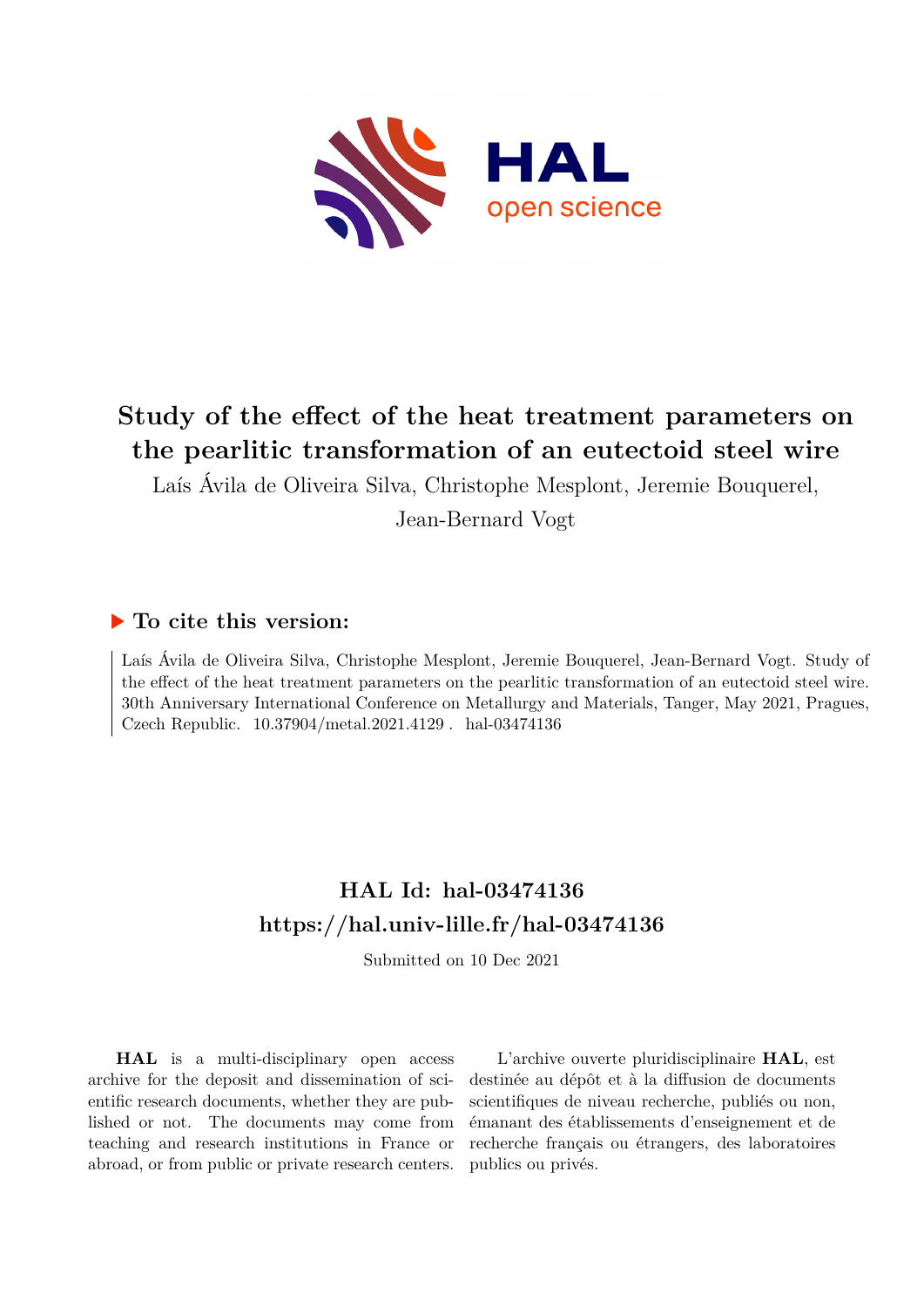

## **STUDY OF THE EFFECT OF THE HEAT TREATMENT PARAMETERS ON THE PEARLITIC TRANSFORMATION OF AN EUTECTOID STEEL WIRE**

<sup>1</sup>Laís ÁVILA DE OLIVEIRA SILVA, <sup>2</sup>Christophe MESPLONT, <sup>1</sup>Jérémie BOUQUEREL, <sup>1</sup>Jean-Bernard VOGT

*<sup>1</sup>Univ. Lille, CNRS, INRAE, Centrale Lille, UMR 8207 - UMET - Unité Matériaux et Transformations, France, EU, [jean-bernard.vogt@centralelille.fr](mailto:jean-bernard.vogt@centralelille.fr)*

*<sup>2</sup> Bekaert NV, Zwevegem, Belgium, EU*

#### **<https://doi.org/10.37904/metal.2021.4129>**

#### **Abstract**

High carbon steel wires are largely used in structural applications such as reinforcement, bridge cables, steel ropes, etc. These applications require safety, reliability and durability, which implies in a constant effort to optimize and control the microstructure. The correct managing of the different steps of heat treatments is essential to achieve these aims. To address this problem, this study brings a critical investigation of the heating, from room temperature to austenitizing temperature, and cooling, from the austenitic domain to room temperature, of an eutectoid steel wire. Dilatometry with strict control of heating and cooling rates was employed to measure the variations in length in order to detect the minor changes in the microstructure and to explore the phase transformation features. The microstructure investigation by optical and scanning electron microscopy complemented with hardness allowed to evaluate the prior austenite grain size (PAGS) and homogeneity variations with heating rates, soaking time and temperature of austenitization. Their effect on the pearlitic transformation and the pearlite morphology, both at isothermal and continuous cooling, were also surveyed. While the heating rates do not seem to play an important role on the PAGS in the considered range, the results of the duration suggest a real effect on grain size, which are discussed based on diffusion process and by considering the time-temperature equivalences. The results collected in this work present guidelines for industrial practice and endorse the importance of parameters' control in a heat treatment.

**Keywords:** High carbon steels, phase transformations, pearlite, austenitization, dilatometry

#### **1. INTRODUCTION**

The use of pearlitic steel wires in structural applications demand a constant improvement of the production system and the microstructure of the steels. There are several studies on low carbon steels aiming the control of the production parameters, which have not been widely explored to high carbon steel [1–6].

The control of the pearlitic microstructure is mostly focused on the interlamellar spacing and its effect on the mechanical properties, which had already been largely proved to decrease with the degree of undercooling and thus improve the yield strength [7]. There are many other pearlite features, such as colony and nodule size, alignement of the lamellaes or the presence of branching and bridging between the cementite lamella, which had already been reported to exist but that still needs to be further characterized and explained [8–10]. Besides, there is still a gap of knowledge within the effect of austenitizing parameters on the pearlite transformation and the further effect of it on the retransformation to pearlite.

This work intends to address this gaps by means of a dilatometry study of the phase transformations of pearlite during heating and cooling considering the industrial practices with the aim to propose some improvements.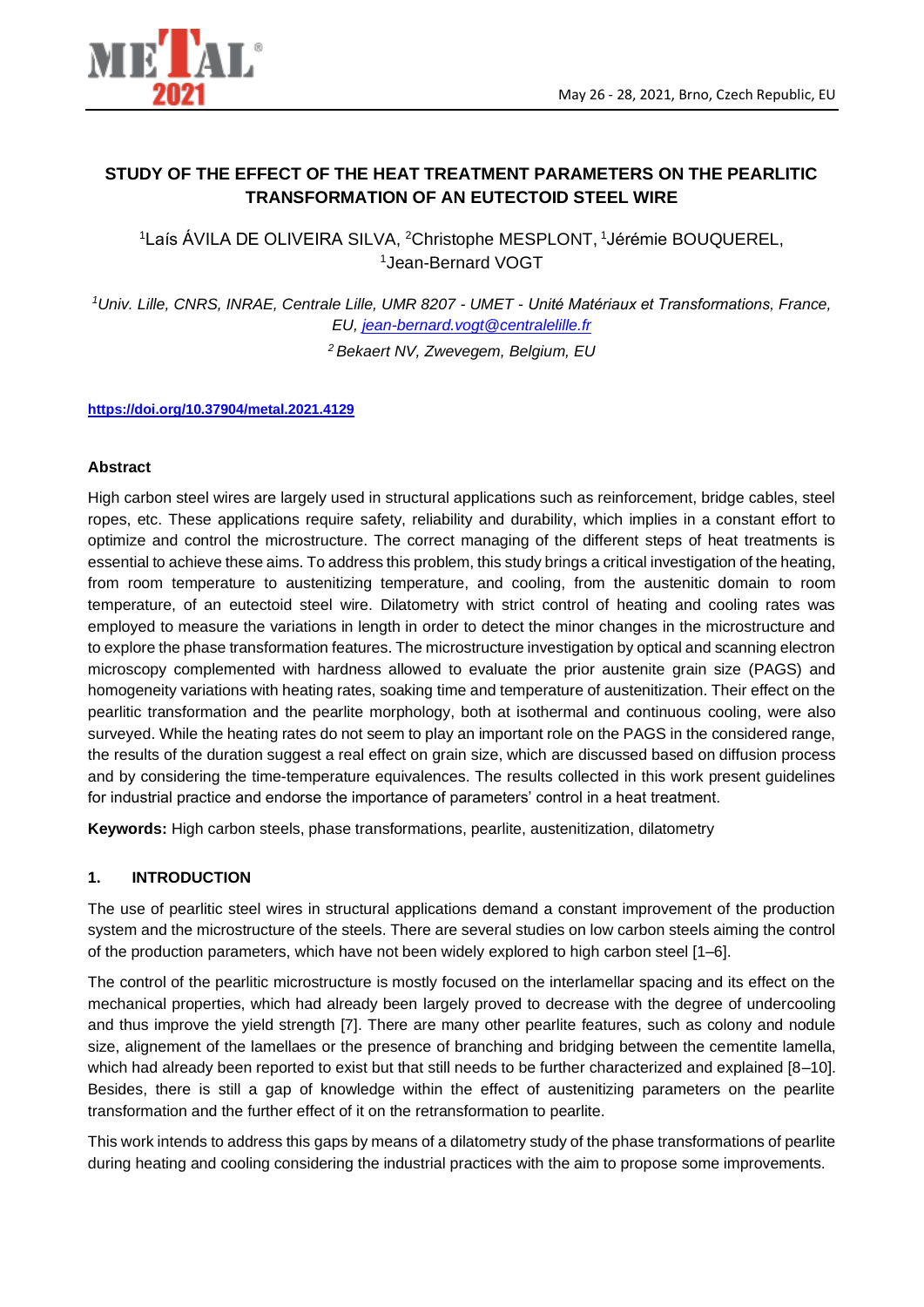



#### **2. MATERIALS AND EXPERIMENTAL PROCEDURE**

The studied wire is a perlitic plain carbon steel with (in wt%) 0.82C, 0.56Mn, 0.28Si and Fe balanced, cold drawn from 6.5 to 4 mm (ε = 0.97). The initial state of the studied steel is an important definition since it is known to affect the final microstructure, even after the full austenitization cycle [11]. It is especially important in this work since the samples were directly cut from the wires to produce the 10 mm long cylinders for the dilatometry tests. It does not follow the ASTM standard A1033-18 that states a sample production method to avoid the effect of texture [12], which implies that the reported observations are only valid considering its amount of deformation.

The phase transformations critical temperatures were characterized in a quenching dilatometer DIL 805. The accuracy of the data extraction is extremely dependent of the method, as already discussed in the literature [13-15]. The chosen method to extract the critical temperatures of the dilatometry curves in most cases was the lever rule due to its simplicity and efficacy when applied to well-defined single transformation. The calculated transformed fraction was not considered because of multi-transformations events observed in the continuous cooling experiments, which would lead to wrong conclusions. The offset method [15] was used only for Ms because, as the transformation does not reach the end, the use of the lever rule was compromised and presented a larger scattering.

The intention of this study was to understand the effect of the heating parameters on a deformed pearlitic microstructure and then define how they affect the pearlite produced afterwards. To cover a significant number of parameters, the cycles were defined aiming to produce the heating diagrams, Time-Temperature-Austenitizing (TTA) and Continuous-Heating-Transformation (CHT), in which the soaking times (10, 60 and 300 s), temperature (900, 950 and 1000 °C) and heating rates (1, 5, 10, 50 and 100 °C/s) were analyzed.

Two austenitization cycles (30 °C/s to 950 °C and 5 °C/s to 1000 °C) were used to produce the cooling diagrams: The Time-Temperature-Transformation (TTT), using ten isothermal temperatures between 640 °C to 460 °C with 2 minutes of holding time, and the Continuous-Cooling-Transformation (CCT), for which were performed six cooling rates (5, 10, 20, 30, 50 and 100 °C).

The pearlite was characterized by the average interlamellar spacing  $\overline{(S)}$  and microhardness. While for the martensite the prior austenite grain size (PAGS), the microhardness and Ms were used.

#### **3. RESULTS**

#### **3.1. Heating**

The results from the dilatometry curves are shown in **Figure 1**. The start of transformation temperature (Ac1) is not strongly affected by the heating rates, always being around 730 °C for the considered range, which implies that the nucleation is not strongly affected. While the end of transformation (Ac<sub>3</sub>) was clearly affected, ranging from 750 to 790 °C and, at 100 °C/s, it was not even possible to define the critical temperatures. The time to transform also changed, from almost 20 s at 1 °C/s and less than 1 s at 50 °C/s. It evidences that the growth of the austenite into the pearlite, which has already been reported to be fast [19], is the most affected stage. This effect is probably seen by the temperature of carbide dissolution (Acc) too, however, due to the large scattering of methods to measure this critical temperature, it was not measured in this work. This effect in the Ac<sup>3</sup> has already been reported for low carbon and high manganese steels [2].

Another important feature observed in this curve is the shape of the curve before the austenitic transformation. The variations of the dilatometry curve before the transformation in low carbon steels was reported to be the either the detection of texture evolution, recrystallization and/or recovery [1]. In **Figure 1**, a change in the slope can be observed but there is no exact definition of which phenomena would be happening in the case of high carbon steels.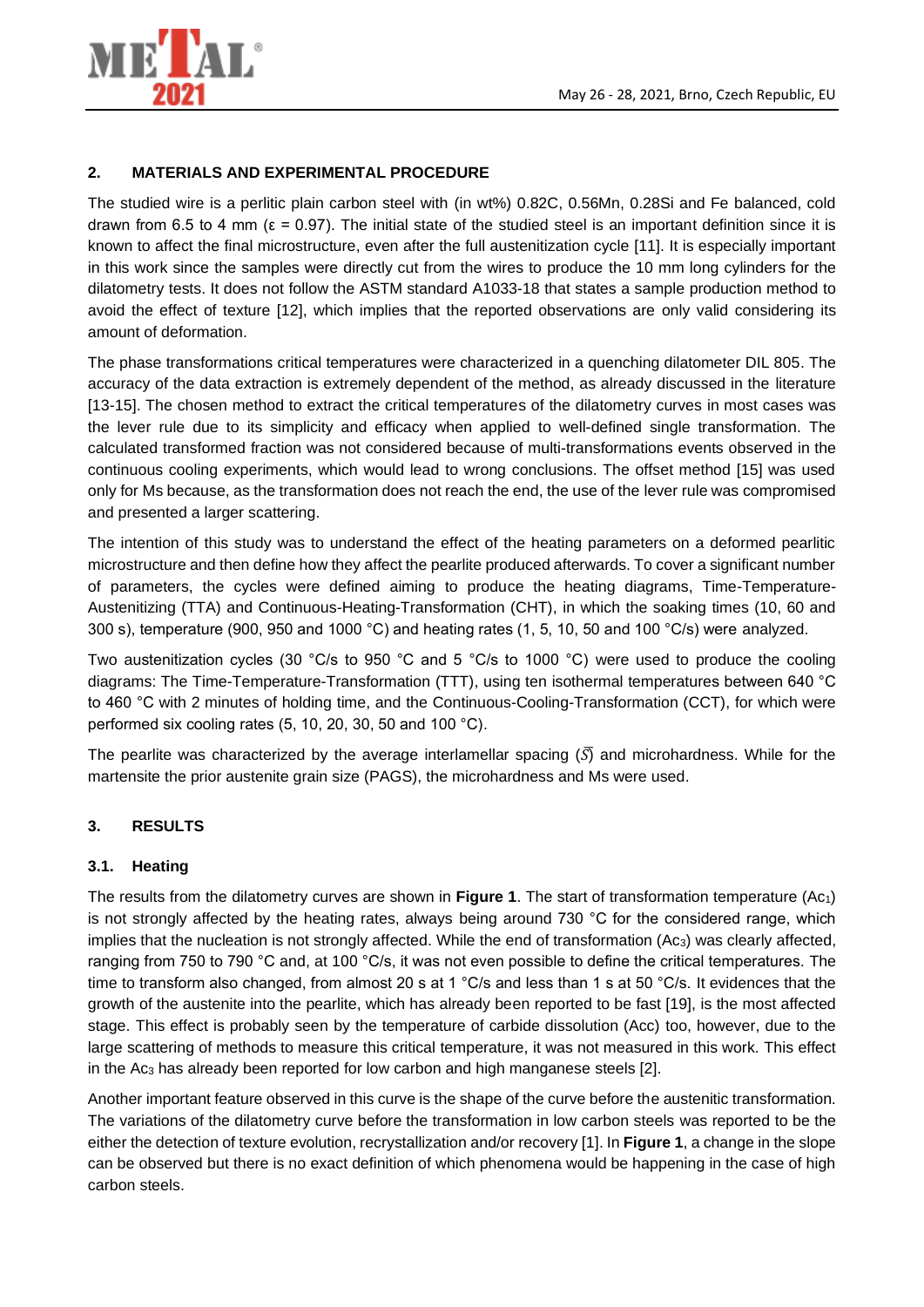



**Figure 1** Dilatometry curves of the heating at different heating rates to 900 °C

The PAGS obtained at different times and temperatures presented a significant variation of the grain size with both parameters, which was already expected considering that only diffusive phenomena were involved and they are time and temperature depend. In contrast with these results, the different heating rates did not show a considerable variation nor tendency. Considering that only the austenitic transformation would happen and that it is a diffusive transformation, Manier [20] proposed that is possible to calculate two equivalent cycles of equivalent temperatures and times that would produce the same PAGS. It is a quite simplified theory since other phenomena can happen during heating and it would entail in other use of energy and not exclusively use to transform. The equation of the equivalent cycles  $(T_0, t_0)$  and  $(T, t)$ , in which  $T > T_0$ , is:

$$
t \cdot \exp\left(\frac{\Delta H}{RT}\right) = t_0 \cdot \exp\left(\frac{\Delta H}{RT_0}\right) \tag{1}
$$

where:

 $t -$  the time in the austenitization temperature  $T(s)$ 

T - the temperature of austenitization (K)

R - the gas constant (Constant and equal to 8.314J/K⋅mol)

*Δ*H - is the activation energy (considered constant and equal to 460550 J) [20]

The equivalent cycle to 900 °C for 300 s would be either a cycle at 950 °C for 45 s or at 1000 °C for 9 s. The tested times are not exactly the same, but the values of PAGS are very close when treated at 900 °C for 300 s, 950 °C for 60 s and 1000 °C for 10 s, which is 62 µm, 56 µm and 52 µm, respectively, with ± 8 µm of standard deviation. Although the ANOVA test detected a significant difference of 7 µm with 95 % of confidence, it still suggests that the data shows an agreement with the calculation. It would be important to do it for a wider range of the exact equivalent cycles, as done in the article, and consider the standard deviation of the PAGS. Despite its simplicity, this method of predicting PAGS can be a useful tool for industrial applications and control. The homogeneity of the austenite can be indirectly measured both by the hardness and Ms temperature. With the increase of the amount of carbon in solid solution, the hardness increases while the Ms decreases. The hardness results did not present any significant difference between the heating rates, but the values at 900 °C for 10 s is lower than 950 and 1000 °C. It indicates that the austenitization would reach its maximum carbon dissolution from 900 °C for 60 s or 950 °C for 10 s. The measured Ms did not show a difference using the offset method, which is expected since all the cooling curves are coincident. Therefore, by this method, there are no variations of austenite homogeneity between the different austenitization cycles. Comparing this result with the hardness, there is a difference that was either not detected by the dilatometer or the method of data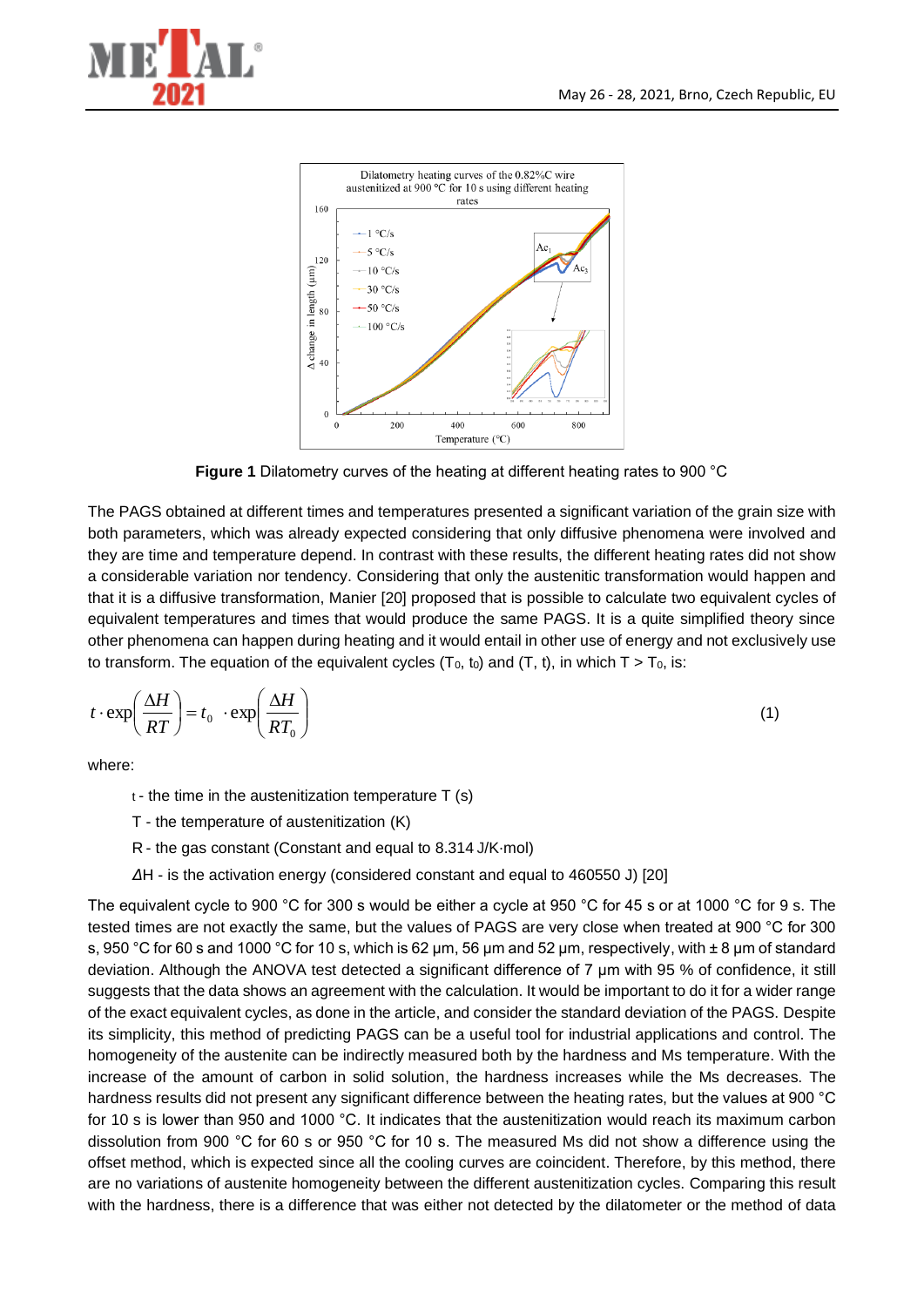

extraction was not sufficiently accurate. When measured by other methods, it could present a difference of even 40 °C but not with the same tendencies presented by the the hardness, which, again, proves the importance of reliable methods to interpret the dilatometer data.

### **3.2. Cooling**

The study of the cooling was done by means of production of the CCT and TTT diagrams and the results are shown in **Figure 2** below.



**Figure 2** Overlaid Time-Temperature-Transformation (TTT) and Continuous-Cooling-Transformation (CCT) diagrams treated at different austenitizing cycles.

First the in TTT, the times to start the transformation is shifted for the samples austenitized at 1000 °C, which can be explained by the larger grain size that results in a decrease of the nucleation sites. The values of average interlamellar spacing  $(\bar{S})$  and hardness did not a present a remarkable difference between the two cycles,  $\overline{S}$  = 175 ± 41 nm for the coarser pearlite produced and  $\overline{S}$  = 104 ± 8 nm for thinner ones.

The pearlite formed during continuous cooling presented a smaller  $\bar{S}$  for the samples austenitized at 1000 °C compared to 950 °C, being 101  $\pm$  14 nm and 90  $\pm$  13 nm for the coarser pearlite formed during cooling at 5 °C/s; and 84 ± 8 nm and 78 ± 4 nm for the fine pearlite cooled at 30 °C/s and austenitized at 950 °C and 1000 °C respectively. The CCT results had shown differences in the phase fields of the martensite, although it was previously concluded by the TTA and CHT that there is no difference in the homogenization between the cycles at 950 and 1000 °C for 10 s. The critical cooling rate for the samples autenitized at 950 °C is 30 °C/s while for the ones austenitized at 1000 °C is 20 °C/s. It is most likely cause by the difference of PAGS that influences on the pearlite nucleation. These differences are evidenced in the micrographs shown in **Figure 3**.

Additionaly, bainite was formed when the wire was austenitized at 950 °C, which has been reported to indicate inhomogeneity in the prior austenite in hypoeutectoid steels [21]. It happens because proeutectoid ferrite regions are the last ones to transform to austenite and these regions with less carbon tend to transform to bainite during the cooling. In the current work, an hypereutectoid was analyzed and it seems to also be related to inhomogeneity since it is seen only for lower austenitizing temperature. Therefore, it is attributed to a higher hardenability due either to a more homogeneous distribution of carbon in solid solution. The pearlite produced by the isothermal treatment was degenerated, even with the decrease of the transformation temperature. While the ones produced by continuous cooling had kept its lamellar morphology with a considerable amount of branching and bridging between the cementite lamella. It was enhanced with the decrease of the cooling rates for both austenitization cycles, although more numerous for the samples austenitized at 950 °C. Moreover, they were thinner due to a stronger undercooling, which could represent an advantage for the industrial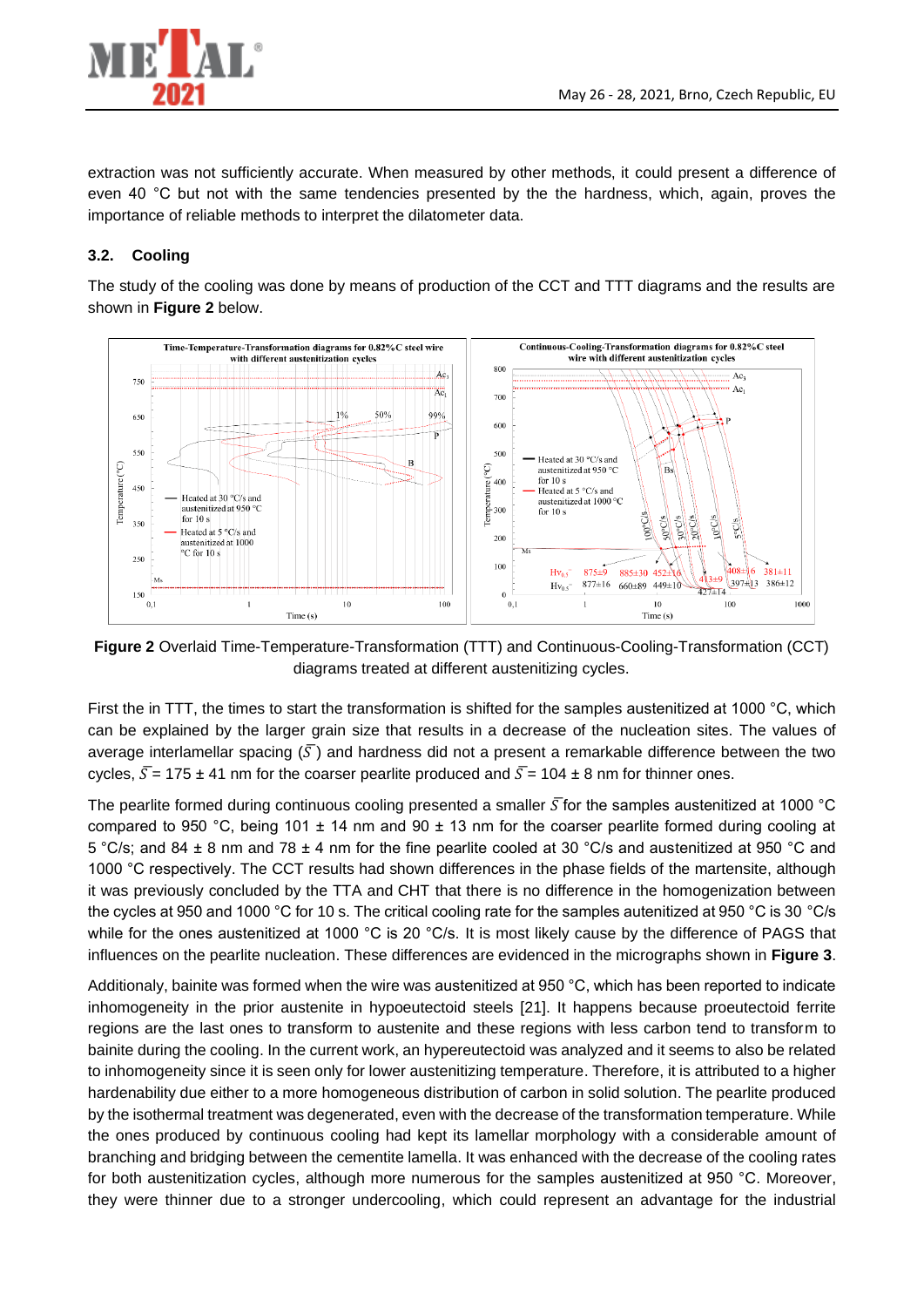

practice. It would be interesting to evaluate the mechanical properties of the pearlite formed by both ways to confirm if it represents any advantage, especially in the work hardening, since the high mechanical of pearlitic wires is mostly because of the deformation of the patented wires. These results prove that the austenitization cycle has an effect on the final pearlitic transformation when starting from a pearlitic drawn wire. No much research have been done to elaborate the effects of the pearlite morphology in the transformation to austenite besides the differences between lamellar and spherodized pearlite.



**Figure 3** Micrographs of the CCT samples for 0.82 wt% of C cooled at 50 °C/s and austenitized at (a) 950 °C and (b) at 1000 °C.

### **4. CONCLUSION**

The study of the heat treatments parameters on the final microstructure are extremely important and this work have shown the effects both at heating and cooling of the pearlitic steels.

- There is a clear of effect of time and temperature on the PAGS in the considered range. From the Ms measurements, there is no variations in the homogeneity of austenite but, from the hardness values, from 900 °C for 60 s or 950 °C for 10s, it is homogeneous. The heating rates do not seem to influence neither at the PAGS or the homogenization of the transformed austenite.
- The data had shown some agreement with a simplistic method for predicting the PAGS that works as easy and fast way to evaluate an austenitization cycle for the industrial practice reality.
- Both continuous and isothermal cooling were affected by the austenitization cycle. In the continuous cooling, the presence of bainite and changes in the fields of transformation represented variations in the homogeneity of the parent austenite. For the isothermal treatments, the kinetics was shifted to longer times because of the variation in grain that results in less nucleation sites for pearlite. The pearlite presented different morphologies, in the isothermal cooling it varied from long parallel lamella to degenerated pearlite. While in the continuous cooling, it presented long parallel morphology for all the cooling rates with a presence of bridging and branching.
- In this work are evidenced the gaps of knowledge of the eutectoid steel transformation, such as the effect of the different pearlite morphology obtained by different methods, explanations of the phenomena before the austenitization for the pearlitic structures and how are bridging and branching formed.

#### **ACKNOWLEDGEMENTS**

#### *The authors thank Bekaert for the permission and for the incentive to publish this article.*

#### **REFERENCES**

[1] De COCK, T., CAPDEVILA, C., CABALLERO, F. G., and De ANDRÉS, C. G. Interpretation of a dilatometric anomaly previous to the ferrite-to-austenite transformation in a low carbon steel. *Scr. Mater.* 2006, vol. 54, no. 5, pp. 949–954.